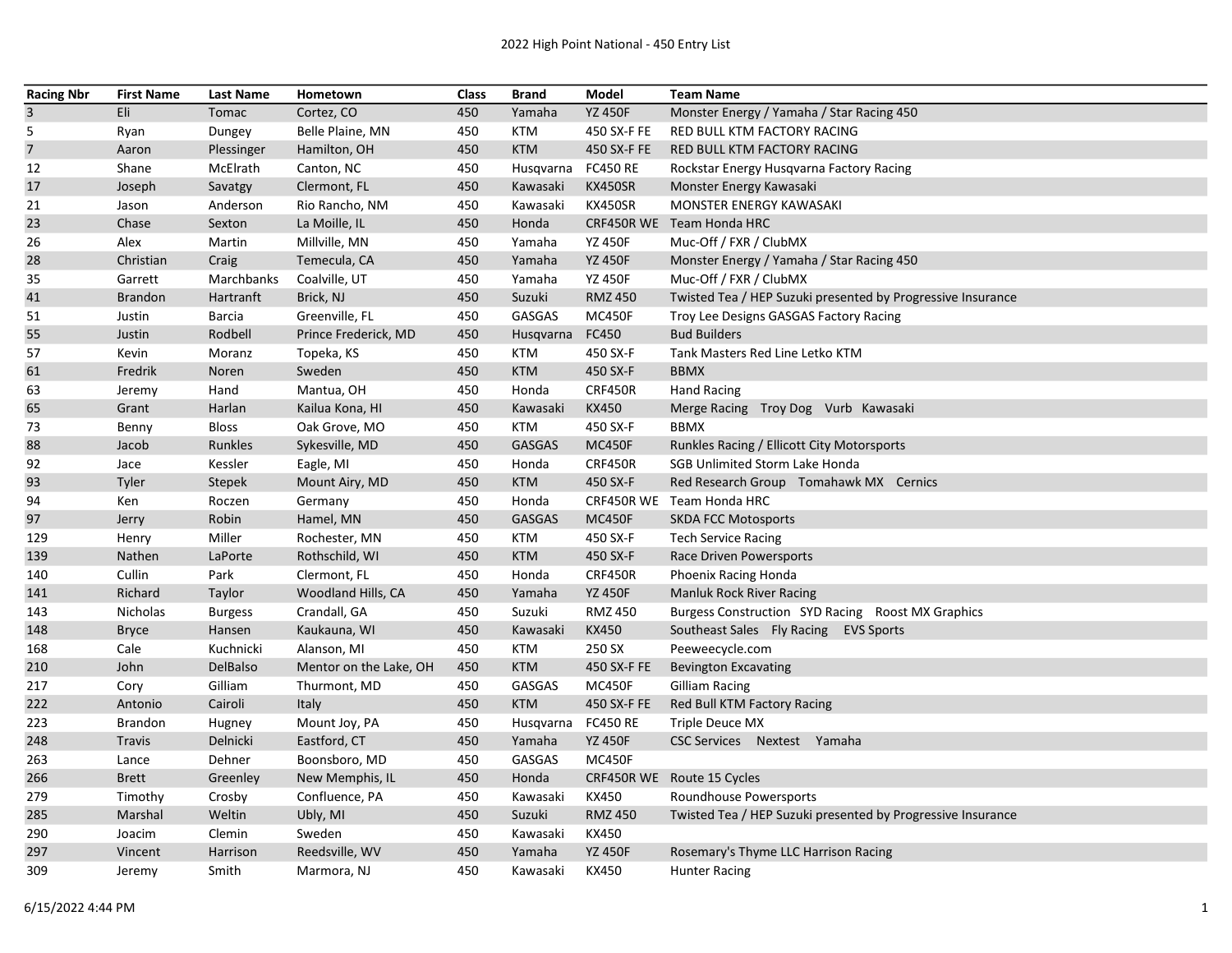| <b>Racing Nbr</b> | <b>First Name</b> | <b>Last Name</b> | Hometown             | Class | <b>Brand</b>  | Model           | <b>Team Name</b>                                                            |
|-------------------|-------------------|------------------|----------------------|-------|---------------|-----------------|-----------------------------------------------------------------------------|
| 319               | Devon             | <b>Bates</b>     | Las Vegas, NV        | 450   | <b>KTM</b>    | 450 SX-F        | <b>Team TPJ Racing</b>                                                      |
| 324               | James             | Cooper           | Indianapolis, IN     | 450   | Yamaha        | <b>YZ 450F</b>  | <b>Cooper Racing</b>                                                        |
| 364               | Chad              | Saultz           | Batavia, IL          | 450   | <b>KTM</b>    | 450 SX-F        | <b>RIDES UNLIMITED</b>                                                      |
| 373               | Kyle              | Farren           | Prince Fredrick, MD  | 450   | Kawasaki      | KX450SR         | East Coast Iron Works R & J Steel Erectors                                  |
| 376               | Chris             | Canning          | Conventry, CT        | 450   | <b>GASGAS</b> | <b>MC450F</b>   | Canning Speed Establishment                                                 |
| 391               | Rody              | Schroyer         | Ottawa Lake, MI      | 450   | Honda         | <b>CRF450R</b>  | <b>Schroyer Racing</b>                                                      |
| 394               | Michael           | Lennon           | Mechanicsville, MD   | 450   | <b>KTM</b>    | 450 SX-F        | Lennon Racing                                                               |
| 402               | Samuel            | Greenawalt       | Jacksonville, FL     | 450   | Kawasaki      | KX450           | <b>Pure Outlaw Racing</b>                                                   |
| 416               | Christopher       | Venditti         | Fortmill, SC         | 450   | Yamaha        | <b>YZ 250</b>   | Boyesen Reeds Snake Creek MX FXR                                            |
| 420               | Jackson           | Gray             | Forsyth, GA          | 450   | Husqvarna     | <b>FC450 RE</b> | The Bud Builders LLC / Blood Money Racing                                   |
| 437               | Vincent           | Luhovey          | Greensburg, PA       | 450   | Kawasaki      | KX450           | Luhovey Racing                                                              |
| 451               | Klay              | Prager           | Myrtle Beach, SC     | 450   | KTM           | 450 SX-F        | SRS FXR Vert MX Graphics                                                    |
| 452               | Rylan             | Bly              | Canada               | 450   | Honda         | CRF450R         | Bruce Enterprises Kang Racing Blud Lubricants                               |
| 472               | Rory              | Sullivan         | White Salmon, WA     | 450   | Kawasaki      | KX450           | <b>Power Motorsports</b>                                                    |
| 483               | <b>Bryton</b>     | Carroll          | Vineland, NJ         | 450   | Yamaha        | <b>YZ 450F</b>  |                                                                             |
| 488               | Travis            | Randanella       | Marlton, NJ          | 450   | <b>KTM</b>    | 450 SX-F        |                                                                             |
| 489               | Ricci             | Randanella       | Marlton, NJ          | 450   | Kawasaki      | KX450           | Randanella Septic Inc.                                                      |
| 495               | Jud               | Wisdom           | Lawrenceburg         | 450   | Yamaha        | <b>YZ 450F</b>  | <b>KDR</b>                                                                  |
| 496               | Dylan             | Kirchner         | St Hedwig, TX        | 450   | Kawasaki      | <b>KX450</b>    | Fox Chase Farms AOT Racing Team Green Kawasaki                              |
| 514               | Anthony           | Roth             | Cedar Run, NJ        | 450   | Yamaha        | <b>YZ 450F</b>  | <b>Roth Racing</b>                                                          |
| 521               | Ed                | Jones            | Pittsfield, MA       | 450   | Kawasaki      | KX450           | Team Southside/Bro-Mx Kawasaki                                              |
| 522               | Rob               | Windt            | Netherlands          | 450   | Yamaha        | <b>YZ 450F</b>  |                                                                             |
| 525               | Spencer           | Winter           | Waverly, TN          | 450   | <b>KTM</b>    | 450 SX-F        | WinterRacing                                                                |
| 527               | Jimmy             | Knisley          | Smock, PA            | 450   | Kawasaki      | KX450           | Pro Action Suspension Best Kawasaki Ford of Uniontown                       |
| 543               | Shawn             | Woody            | Elkins, WV           | 450   | Kawasaki      | KX450           |                                                                             |
| 580               | Dustin            | Jensen           | Port Saint Lucie, FL | 450   | GASGAS        | MC450F          | Motobros                                                                    |
| 622               | Zac               | Maley            | Laotto, IN           | 450   | Yamaha        | <b>YZ 450F</b>  | Wolfworx Yamaha                                                             |
| 624               | Garrett           | Smith            | Ebensburg, PA        | 450   | Honda         | <b>CRF450R</b>  | Roundhouse Powersports MXtire.com Pro Action Suspension                     |
| 637               | Bobby             | Piazza           | Easton, PA           | 450   | Yamaha        | <b>YZ 450F</b>  | <b>Full Privateer</b>                                                       |
| 649               | Corey             | <b>Burnett</b>   | Bainbridge, NY       | 450   | Honda         | CRF450R         | SC Precision Scranton Craftsmen Ride JBI                                    |
| 682               | Izaih             | Clark            | Fort Dodge, IA       | 450   | Honda         | CRF450R         | Riding On The Edge                                                          |
| 700               | Kyle              | Krell            | Ravena, NY           | 450   | <b>GASGAS</b> | MC450F          | <b>Team TPJ Racing</b>                                                      |
| 711               | Tristan           | Lane             | Deland, FL           | 450   | <b>KTM</b>    | 450 SX-F        | <b>Silverback Racing</b>                                                    |
| 718               | Grant             | Taylor           | Tomball, TX          | 450   | Honda         |                 | CRF450R WE Grant Taylor Vlogs                                               |
| 719               | Joshua            | Berchem          | West Greenwich, RI   | 450   | <b>GASGAS</b> | <b>MC450F</b>   | Galasso Landscaping Yamaha                                                  |
| 746               | Trevor            | Schmidt          | Rochester, NY        | 450   | <b>KTM</b>    | 450 SX-F        | <b>Team TPJ Racing</b>                                                      |
| 755               | Kyle              | lanuale          | Gainesville, FL      | 450   | <b>KTM</b>    | 450 SX-F        |                                                                             |
| 776               | Seamus            | Sullivan         | Foxboro, MA          | 450   | Honda         | CRF450R WE      |                                                                             |
| 788               | Josh              | Heintz           | Pittsburgh, PA       | 450   | Kawasaki      | <b>KX450</b>    | Podium Works Mosites Motorsports Racing                                     |
| 789               | Nicholas          | Hayes            | Chesterfield, VA     | 450   | Kawasaki      | KX450           | <b>Hayes Racing</b>                                                         |
| 820               | Matthew           | <b>Burkeen</b>   | Cary, NC             | 450   | Yamaha        | <b>YZ 250</b>   | South of the Border MX                                                      |
| 826               | Trent             | Yoder            | Grantsville, MD      | 450   | Honda         | <b>CRF450R</b>  | Daystar Buidlers Inc. Division Suspension and Engine Roundhouse Powersports |